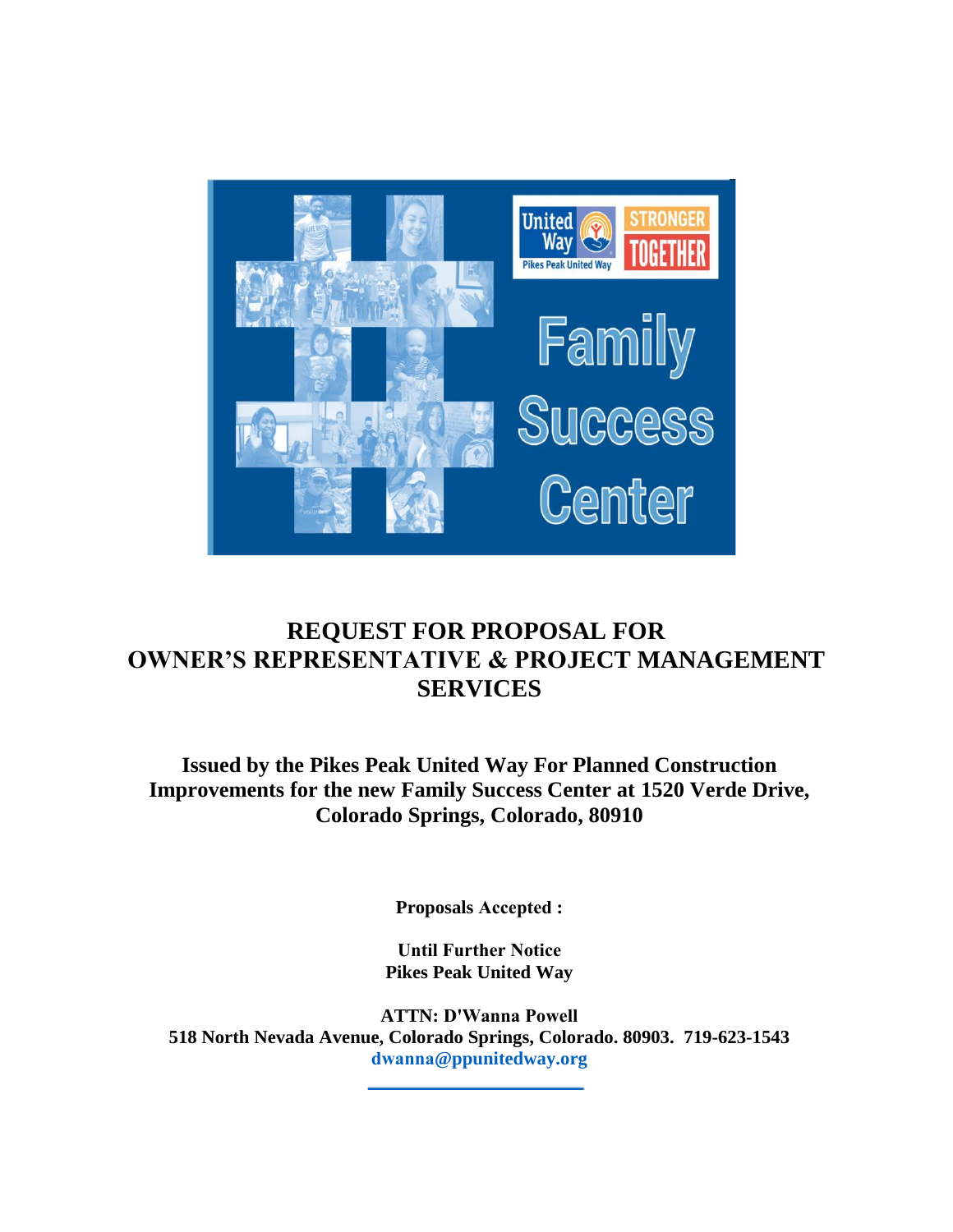# **Introduction**

Pikes Peak United Way (PPUW) is a nonprofit corporation, established under Section  $501(c)(4)$ of the Internal Revenue Code for the purpose of enhancing youth success and family stability in the Pikes Peak Region by leading and lifting the most vulnerable in our community with mentorship, life resources and real job opportunities. Our signature programs and partner agencies intently focus on connecting youth and their families to resources at the beginning of their life journey to ensure access to fundamental needs of food, shelter and learning resources for all.

PPUW along with community partners is working to establish a Family Success Center in the southeast area of the City of Colorado Springs. A Family Success Center is a place where families can achieve their goals by connecting with the resources, training and support they need to reduce barriers and increase their opportunity for success.

The goal of the Family Success Center is to help families break the cycle of Crisis, Vulnerability and Poverty by offering a path of family stability, self-sufficiency, economic independence and youth success. The best model to accomplishing this goal is to utilize the proven evidence-based anti-poverty strategy called the Integrated Service Delivery (ISD) as outlined through a study completed by the Annie E. Casey Foundation. The study clearly identifies how services and success rates are proven when the appropriate services are "bundled and sequenced".

Pikes Peak United Way would serve as the backbone of this project viewed as the umbrella organization of this Center. PPUW plans to utilize best practices and proven models as outlined in the Casey study and apply them to the specific needs of our community. The needs are based on an understanding as identified through Pikes Peak United Way's following programs:

- $-2-1-1$
- Colorado Springs Promise
- Quality of Life Indicators
- Partner agencies
- Continued local listening session and community surveys

The six core elements of the Family Success Center are

- 1. Embracing a shared goal
- 2. Whole family served
- 3. One-stop shop
- 4. Place-focused
- 5. Integrated Services Delivery (ISD)
- 6. Long-term life coaching

The intent of Pikes Peak United Way is to bring together multiple community partners to provide these "bundled and sequenced" resources and services. This will require a synergistic approach to optimizing dedicated funding streams for each partner and program. While coordination and collaboration still need to occur regarding program details and requirements, this business plan outlines the optimal approach for the success of Pikes Peak United Way 's Family Success Center.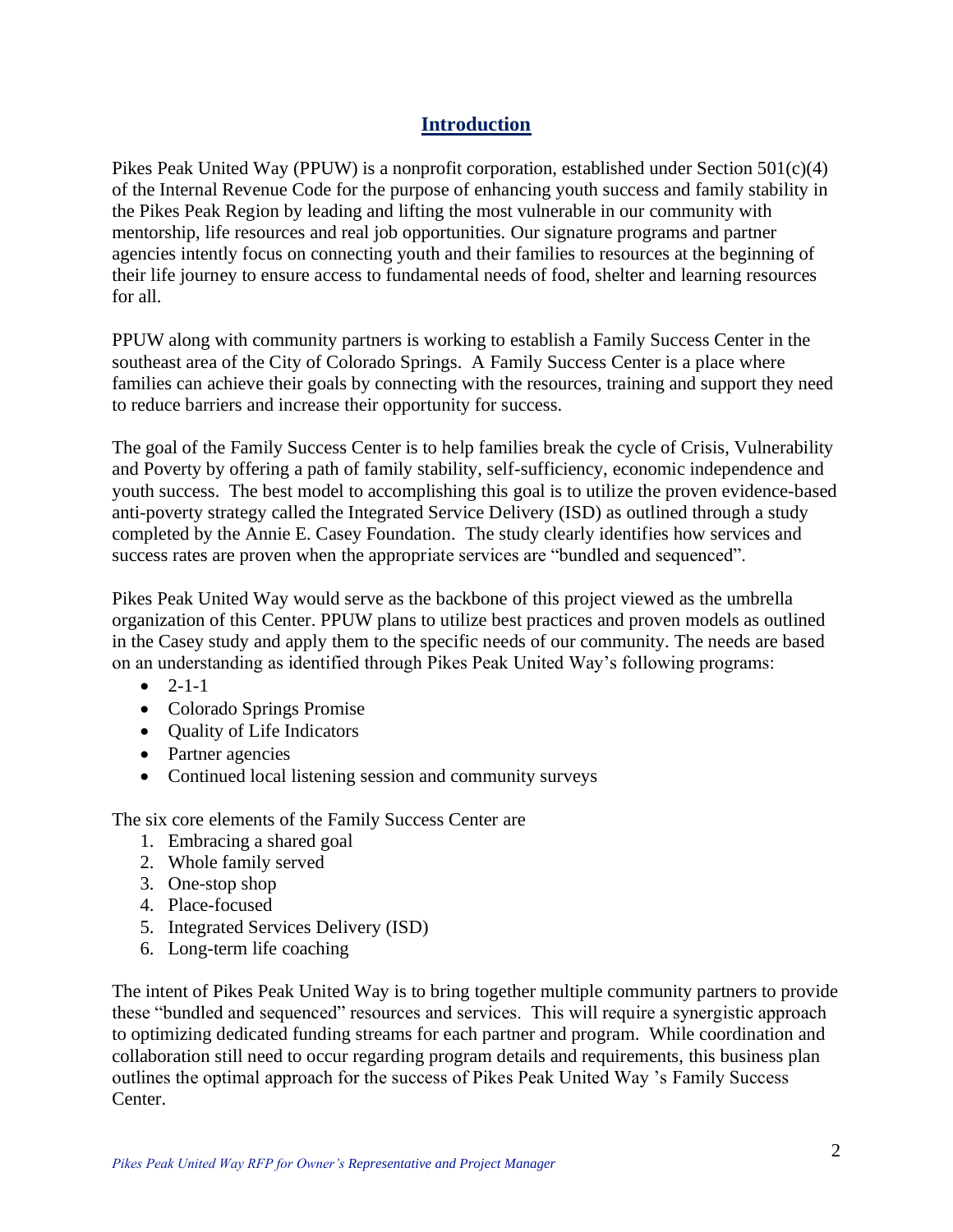PPUW is working in coordination with Harrison School District 2 (HSD2) to repurpose their Pikes Peak Elementary School located at 1520 Verde Drive, Colorado Springs, Colorado, 80910 into the new Family Success Center.

PPUW issues this request for proposal ("RFP") for a qualified firm or team (the "Consultant") to serve as the owner's representative and provide project management services during the design and construction of the repurposing of the approximately 50,000 square feet school into the Family Success Center (the "Project"). The successful Consultant will serve as the owner's representative and provide project management services (the "Services") during the design and construction of the Project.

# **Scope of Services**

#### **Project Execution**

The addition of the successful Consultant as project manager (the "PM") will complete the primary project team, consisting of the Project Owner, Building Owner, architect/engineer (the "A/E"), representative stakeholders and PM. The PM's first assignment will be to draft a RFP for architect/engineer design services for the Project and manage that process in compliance with Federal Procurement guidelines. The PM will subsequently issue a RFP for Construction Services upon completion of the design services and administer that process in compliance with Federal Procurement guidelines. The PM will establish Project goals and standards to use as checkpoints for all future decisions. The PM will need to ensure all designs are in accordance with Owners' and Tenant's requirements and meet all Project goals and standards. The PM will be expected to manage and oversee the services and consultants necessary to coordinate the design of the Project. The PM also will be expected to develop a milestone schedule with information ascertained from the early planning phase. The variables affecting the Project include design, quality, budget, schedule, construction phasing, staging, contractor selection, and federal compliance. The successful Consultant must demonstrate the ability to accommodate the variables identified above as well as the ability to address additional variables on an as needed basis.

#### **General Scope of Services**

The PM's overall tasks include establishing the quality of the Project, ensuring that the Project remains on schedule, and maintaining the budget for the Project. Project Owner expects the PM, at a minimum, to provide budget development advice; to attend all design coordination meetings; to provide input on progress and quality; and to review the design for constructability, adherence to budget, ease of maintenance, and other criteria established at the onset of the Project. The successful Consultant will provide a dedicated principle for the point of contact and meeting representative. This individual will be the primary point of contact between the Project Owner and other Project team members.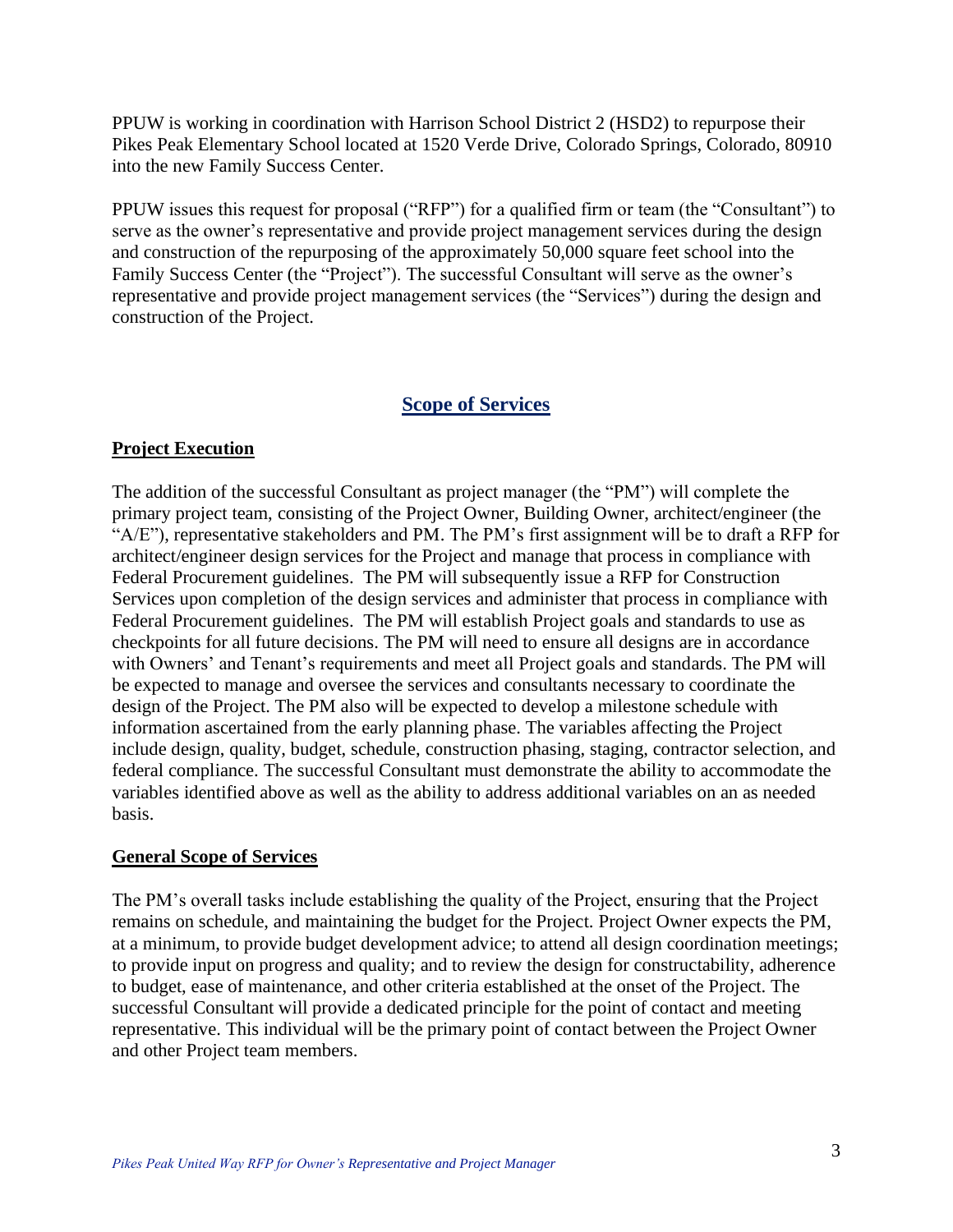Pursuant to this RFP, the Services shall include, and the PM shall provide, at a minimum, the following general scope of work:

- 1. Review the comprehensive facility project and program components for the Project.
- 2. Organize and lead the team as Owner's representative.
- 3. Establish communication protocol for Project team.
- 4. Maintain the schedule and budget, exclusive of Owner's direction.
	- 1. 4.1 The PM will be responsible for keeping all parties on task to achieve the desired goal as established at the onset of the Project.
	- 2. 4.2 The PM must forge ahead to keep communication lines open for timely decisions and ensure Project milestones are completed.
	- 3. 4.3 The PM must manage each stage of the Project to ensure orderly progression in accordance with the Owner's input and direction.
	- 4. 4.4 The PM will not be allowed to make any decisions with monetary implications, without prior written approval from Owner.
	- 5. 4.5 The PM shall present any unresolved issues to the Owner with a recommendation of possible solutions.
- 5. Organize and distribute an "Open Items" list, identifying all parties involved with the Project along with all items currently required from each party. The "Open Items" list must be updated periodically, but no less than bi-monthly.
- 6. Assist the Owner to develop a detailed program of requirements, master budget, contract status log, milestone schedule, and party directory.
- 7. Develop and maintain an organization chart for the Project.

#### **Specific Scope of Services**

Pursuant to this RFP, the Services shall include, and the PM shall provide, at a minimum, the following specific scope of work:

#### 1. Pre-Design:

- 1. 1.1 Develop and implement organization and communication procedures for the Project.
- 2. 1.2 Draft a RFP for architecture/engineering Design services.
- 3. 1.3 Manage RFP process for Design services.
- 4. 1.4 Review proposed agreement between the A/E and Project Owner.
- 5. 1.5 Review and provide recommendations on the agreement between A/E and Project Owner.
- 6. 1.6 Lead coordination between Project Owner and Design services to ensure appropriate design is achieved and accomplishes all project and programmatic goals.
- 7. 1.7 Review and comment on planning objectives for the Project.
- 8. 1.8 Draft a RFP for Construction services for the Project.
- 9. 1.9 Manage RFP process for Construction services.
- 10. 1.10 Develop a contract, in conjunction with Project Owner's attorney, based upon the selected vendor.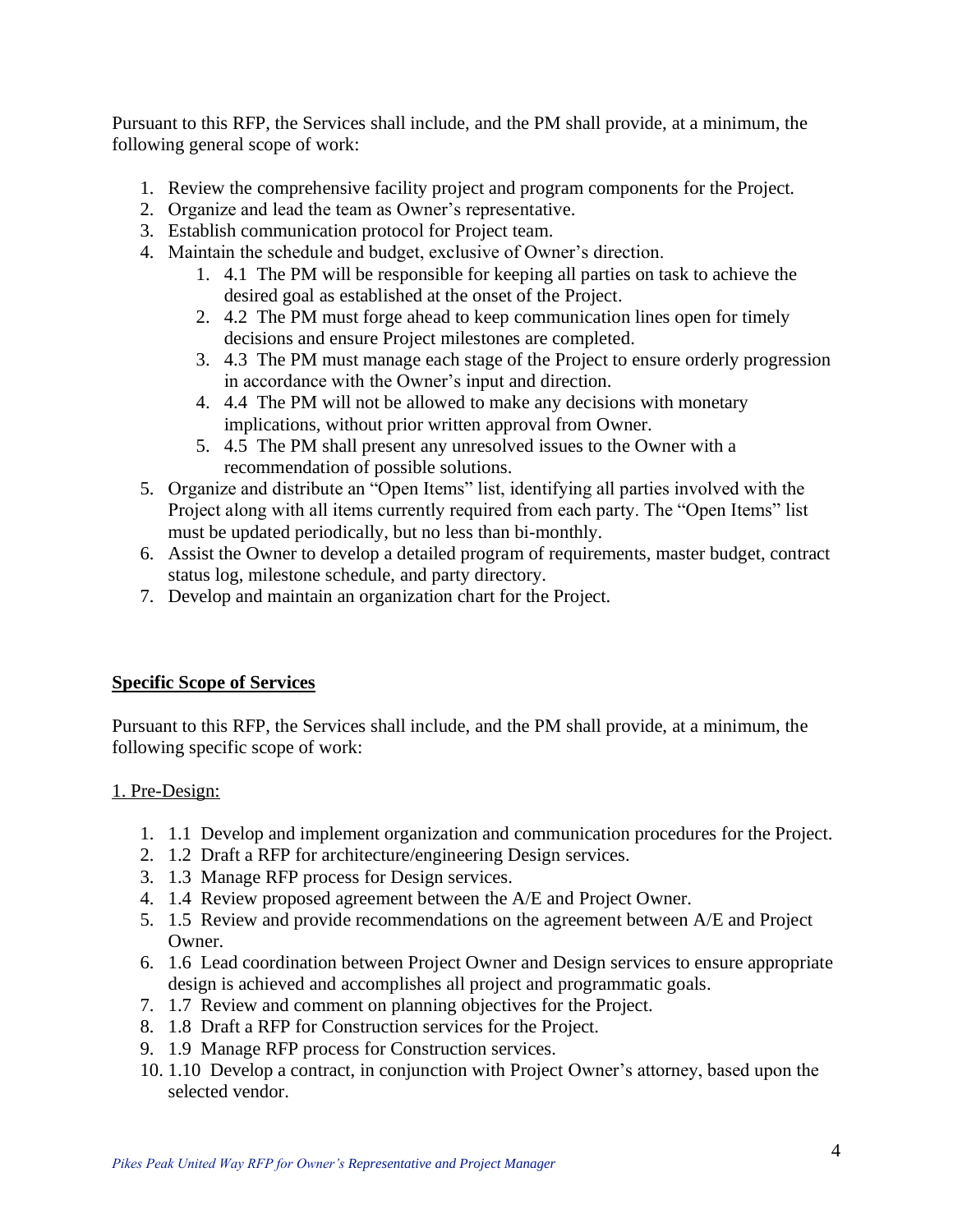- 11. 1.11 Review proposed agreement between the Construction vendor and Project Owner and provide recommendations on the agreement.
- 12. 1.12 Represent best interests of Project Owner through coordination with Construction vendor.
- 13. 1.13 Organize and develop a milestone schedule, including the planning phase, the design phase, project completion, building shell completion, design durations, permitting, governmental approvals, third-party contractors, and all critical items.
- 14. 1.14 Provide counsel on issues including, but not limited to: construction feasibility, local labor conditions, material shortages, long lead items, and building industry standards.
- 15. 1.15 Identify the contracting options available, including the benefits and detriments of each (i.e., negotiated, "GMP", construction management, lump sum bid, etc.).

● A/E will produce a detailed design schedule, and a construction manager will produce a detailed construction schedule.

- 16. 1.16 Coordinate with Project Owner to refine detailed budget for the Project.
- 17. 1.17 Monitor budgets by category (i.e., design, construction, equipment, project management, "FF&E", etc.).

#### 2. Design Development:

- 1. 2.1 Assist the design team to develop, create, and value-engineer the design and construction documents that reflect the Project Owner's requirements.
- 2. 2.2 Monitor the overall design process for the Project.
- 3. 2.3 Advise the Project Owner on design, construction, and occupancy sequencing, phasing these activities to ensure maximum efficiency.
- 5. 2.4 Monitor the design of the Project for constructability.
- 6. 2.5 Establish a budget pricing mechanism to verify Project objectives are accomplished.
- 7. 2.6 Evaluate opportunities to reduce costs within alternative system and material items identified by A/E. As applicable, recommend other cost reduction items that may be incorporated into the Project.

# 3. Construction:

#### 3.1 Selection Process:

- i. Develop in conjunction with Project Owner, a detailed RFP for qualified contractors to bid on and comply with all Federal Procurement guidelines.
- ii. Manage the bid process to ensure equal and fair treatment and compliance with Federal guidelines.
- iii. Develop, in conjunction with Project Owner's attorney, a custom form contract for the general construction contractor.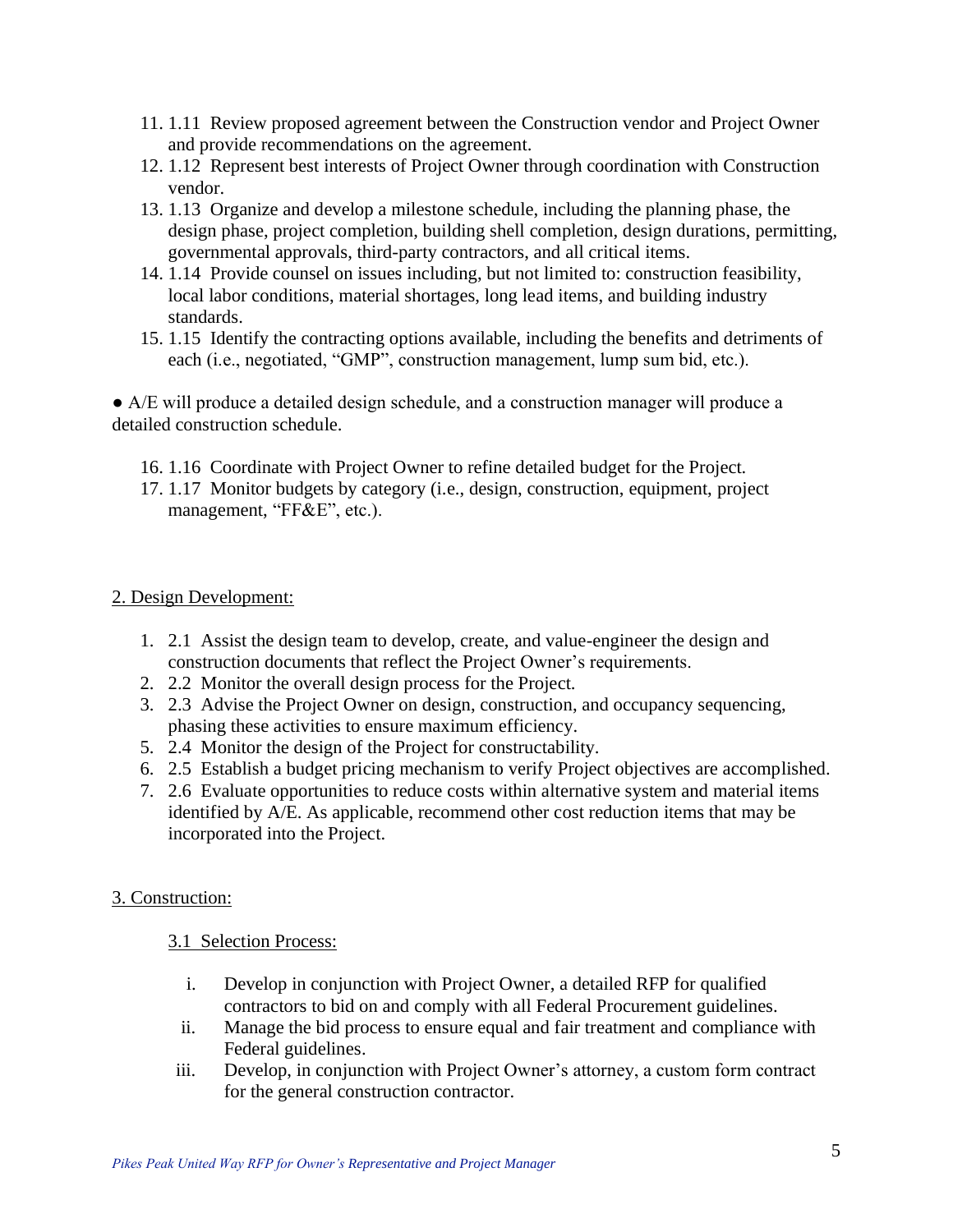- iv. Receive and evaluate bids, in conjunction with Project Owner. Recommend lowest responsible and responsive bidder to Project Owner.
- v. Conduct a pre-award meeting with the selected bidder to confirm scope and logistics.
- vi. Finalize, in conjunction with Project Owner's attorney, a contract with the selected bidder.
- vii. Review the contractor's proposed project manager and superintendent for relevant experience related to the Project.

#### 3.2 Construction Oversight:

- i. Prior to construction commencement, establish a construction schedule and a construction draw schedule anticipating Project phases and timing of construction invoices and provide to Project Owner.
- ii. Conduct site visits to observe and document progress of work and quality of construction on the Project.
- iii. Attend weekly site "OAC" coordination meetings, and review meeting notes prepared by construction manager.
- iv. Coordinate with architect, engineers, construction manager, and subcontractors to resolve design and coordination issues, in order to avoid negative impacts to the budget and schedule.
- v. Monitor the general contractor, in conjunction with Project Owner, to ensure compliance with contractual terms.
- vi. Provide the Project Owner with progress reports detailing the status of construction, and address issues requiring attention as necessary.
- vii. Review construction contractor's applications for payment, verifying amount requested is consistent with the work in place (including any subcontractors). Provide Project update detailing invoiced activities.
- viii. Manage the construction schedule and report deviations.
- ix. Be available as needed during the construction phase to address any scheduling, coordination, or design conflicts.
- x. Review and track all requests for information, pay requests, and change orders, confirming appropriateness, accuracy, and competitiveness of cost. Prepare analysis and recommendations for the Project Owner as necessary and/or requested.
- xi. In conjunction with the A/E, conduct a Punchlist inspection of the Project. After the A/E produces a list of items to remedy, conduct a follow-up inspection to ensure completion.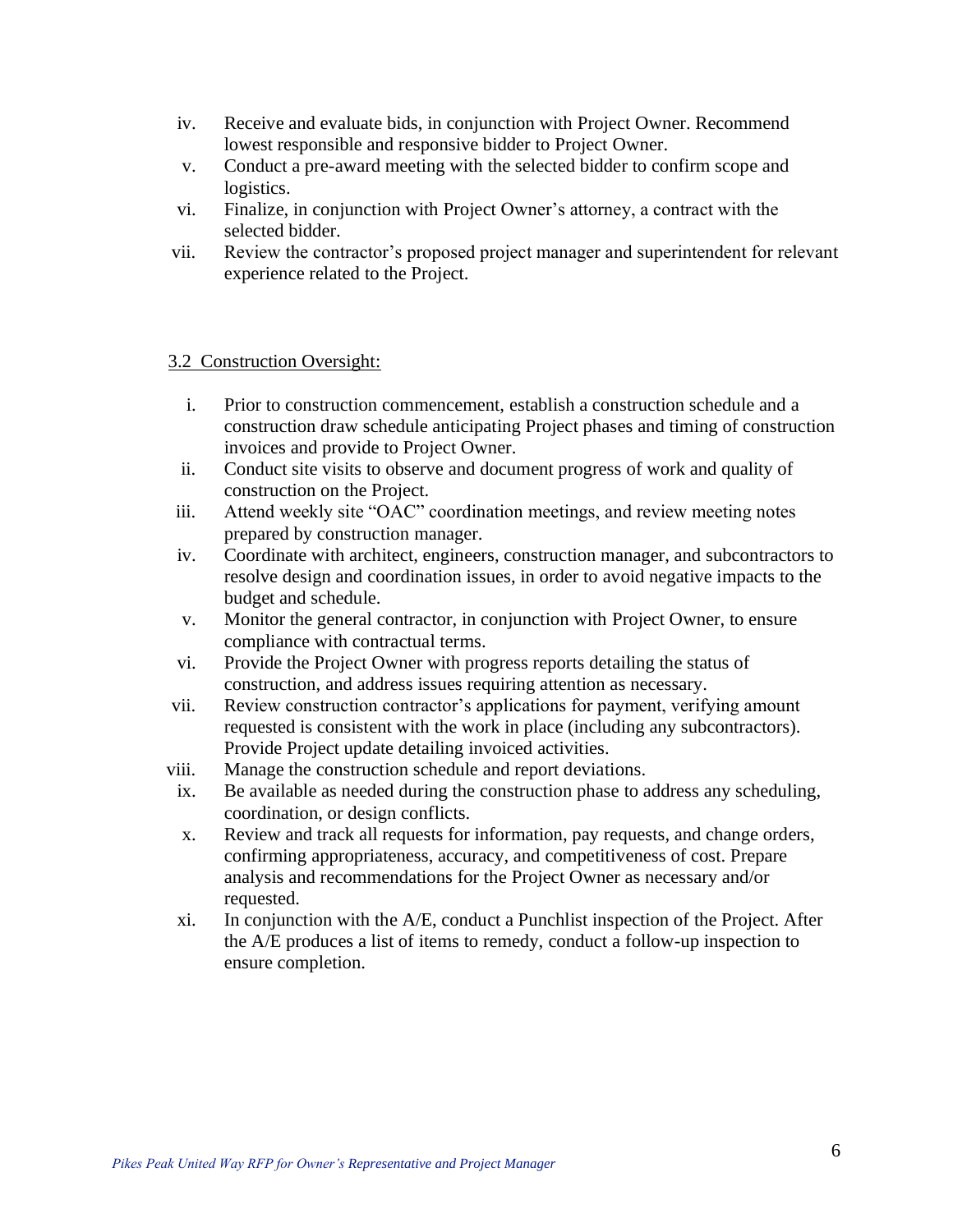#### 4. Peripheral Buy-Outs:

4.1 Upon Project Owner's request, assist in the scope development and acquisition/ enhancement of the following:

- i. Security systems
- ii. Telecommunications systems
- iii. Wi-Fi
- iv. Furniture
- v. Miscellaneous equipment, as required for the Project

#### 5. Post Construction:

5.1 Coordinate delivery and assure completeness of all operations and maintenance manuals, warranties, guarantees, and extra stock materials. Schedule instruction and project turn-over meetings as required.

# **Proposal Content**

Proposals must include, at a minimum, the following information:

- 1. Experience/Qualifications of Firm/Individual. Provide a detailed description of the firm's/individual's experience in providing similar services. Include the size, scope, and nature of the services involved. Provide examples of any prior relevant projects.
- 2. Experience/Qualifications of Assigned Professional(s) within a Firm. Provide the qualifications for each individual who may be assigned to provide the Services and designate the individual who would have primary responsibility for oversight of the Services.
- 3. Availability. Provide an estimate of the general time frame the firm is available to provide the Services.
- 4. Proposed Fees/Expenses. Clearly state all fees and expenses to be charged in the performance of the Services:
	- 1. Provide an explanation on the basis for which fees shall be charged. Itemize the type of expenses (other than fees) for which your firm would seek reimbursement.
	- 2. If based on an hourly rate, provide the hourly rates to be charged for each individual who would be assigned to this engagement and a general description of how billable hours will be allocated among key personnel.
	- 3. It is anticipated that a maximum not to exceed amount will be established for the Services.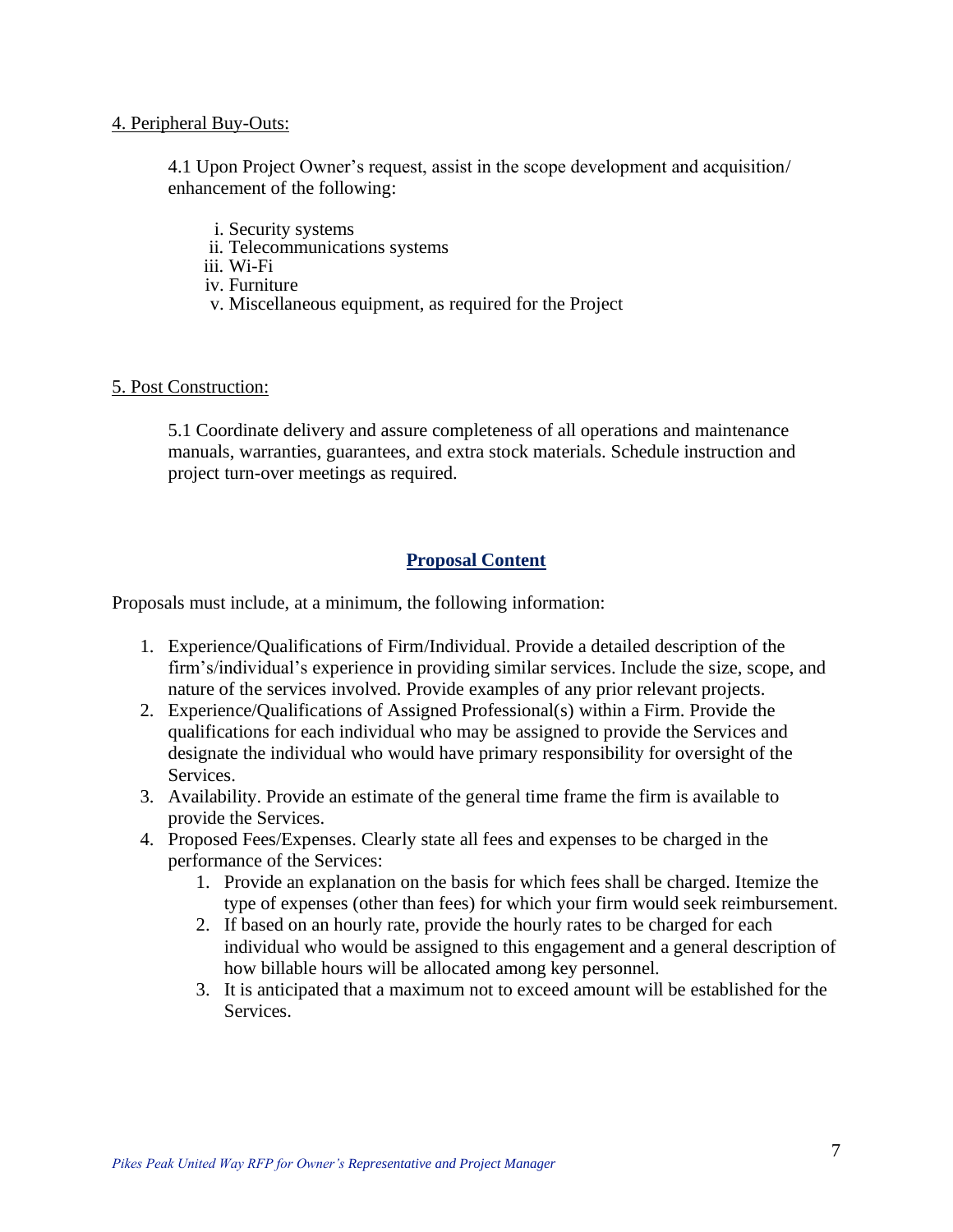# **Selection Criteria**

Proposals will be reviewed for completeness and qualifications. Final selection of a firm or individual for contract negotiations will be made on the basis of the following criteria:

- 1. Qualifications, expertise, and experience of the firm/individual in providing similar services, including, but not limited to, the following:
	- 1. The Consultant's experience in performing substantially similar projects and in providing similar services; and
	- 2. The Consultant's professional credentials in civil engineering, cost estimating, and construction management;
- 2. Qualifications, expertise, and experience of the individuals assigned from the firm;
- 3. Availability to provide the Services;
- 4. Cost
- 5. Responsiveness of the Consultant to the RFP categories.

Pikes Peak United Way actively encourages submission of proposals from disadvantaged business enterprises and companies owned by minorities, women, immigrants, and veterans. PPUW does not discriminate on the basis of race, color, religion, creed, sex, sexual orientation, gender identity, age, ancestry, national origin, disability, or veteran status in consideration of this award. Equal Opportunity Employer.

# **Terms and Conditions**

The following terms and conditions apply to all proposals:

- 1. PPUW reserves the right to reject any and all proposals submitted; to select one or more responding parties; to void this RFP and the review process and/or terminate negotiations at any time; to select separate responding parties for various components of the scope of services; and to select a final party/parties from among the proposals received in response to this RFP. Additionally, any and all RFP project elements, requirements and schedules are subject to change and modification. PPUW also reserves the unqualified right to modify, suspend, or terminate at its sole discretion any and all aspects of this RFP process, to obtain further information from any and all responding parties, and to waive any defects as to form or content of the RFP or any responses by any party.
- 2. This RFP does not commit PPUW to award a contract, defray any costs incurred in the preparation of a response to this RFP, or contract for any services. All submitted responses to this RFP become the property of PPUW.
- 3. By accepting this RFP and/or submitting a proposal in response thereto, each responding party agrees for itself, its successors and assigns, to hold Pikes Peak United Way and its affiliated entities and all of their various agents, directors, consultants, attorneys, officers and employees harmless from and against any and all claims and demands of whatever nature or type, which any such responding company, its representatives, agents, contractors, successors or assigns may have against any of them as a result of issuing this